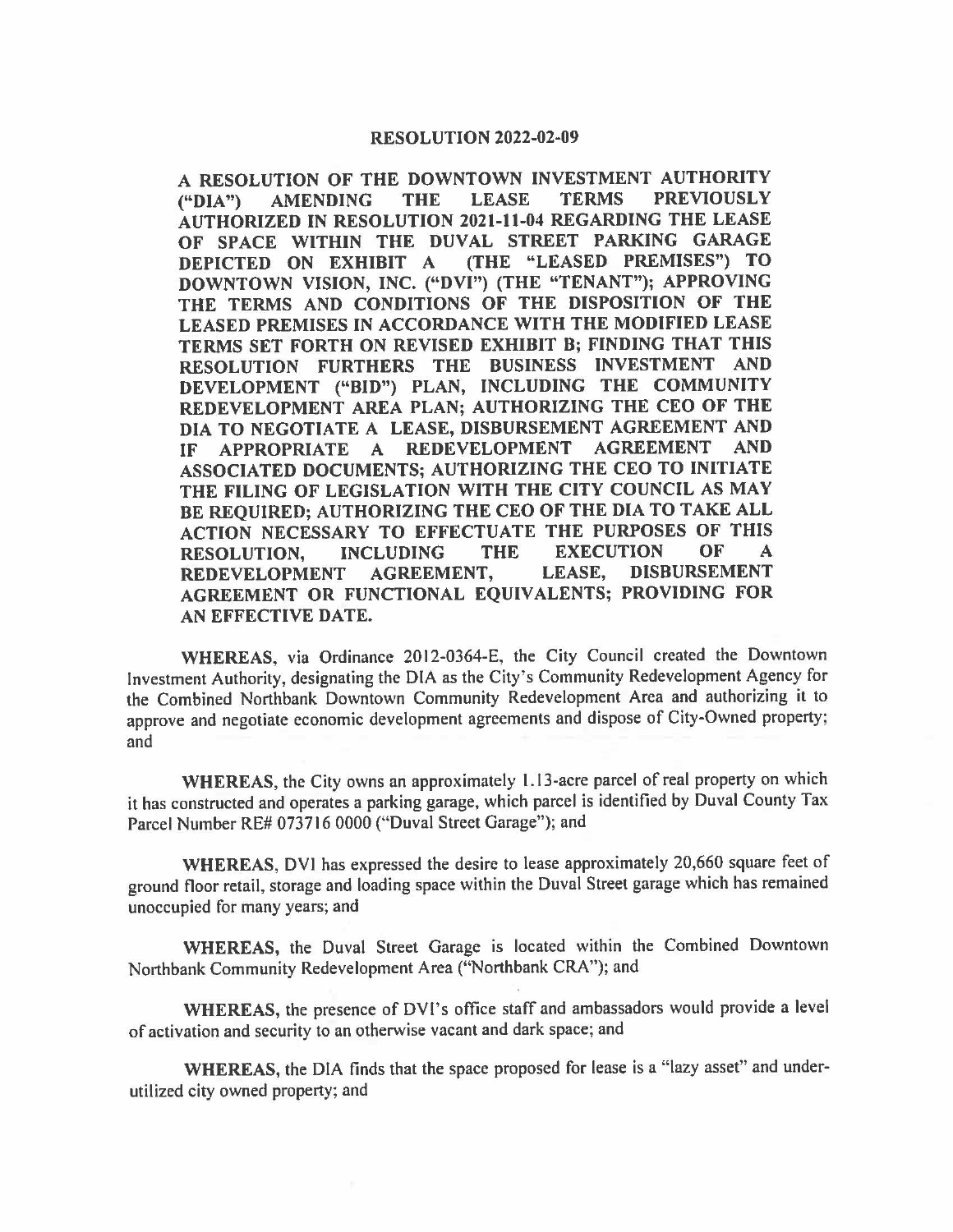**WHEREAS,** the lease and occupancy of such space by an office, Downtown service provider, and visitor gift shop would be consistent with the adopted BID Plan for the Northbank CRA; and

**WHEREAS,** DVI submitted a proposal for lease of the referenced property depicted on **Exhibit A** and proposed to lease the premises in accordance with the terms set forth on **Exhibit B** to Resolution 2021-11-04; and

**WHEREAS,** upon adoption of Resolution 2021-11-04, DIA issued a Notice of Disposition for the Leased Premises, received no other offers, and entered into negotiation and drafting the various documents authorized thereunder with DVI; and

**WHEREAS,** it has recently come to our attention that the terms stated in Resolution 2021-11-04 do not accurately reflect DVl's negotiation with the City.

**NOW THEREFORE BE IT RESOLVED,** by the Downtown Investment Authority:

**Section 1.** The recitals set forth above are true and correct and are hereby incorporated herein by this reference.

**Section 2.** The DIA Board hereby authorizes the CEO of the Downtown Investment Authority, to negotiate the terms of a Lease, the Disbursement Agreement, and other ancillary documents with DVI subject to the minimum terms and conditions contained in Revised Exhibit 'B' to this Resolution 2022-02-09.

**Section 6.** The DIA Board hereby authorizes the CEO of the Downtown Investment Authority to initiate legislation for approval by City Council of a Disbursement Agreement, and if required the Lease, and any associated agreements in accordance with the purposes of this Resolution.

**Section** 7. The DIA Board hereby authorizes the CEO of the Downtown Investment Authority to take all action necessary to effectuate the purposes of this Resolution, including the execution of a Lease, Disbursement Agreement and appropriate ancillary documents, providing that such actions incorporate, at a minimum, the terms and conditions contained in Revised Exhibit 'B' to this Resolution 2022-02-09.

**Section 8.** This Resolution, 2022-02-09, shall become effective on the date it is signed by the Chair of the DIA Board.

### [SIGNATURES ON FOLLOWING PAGE]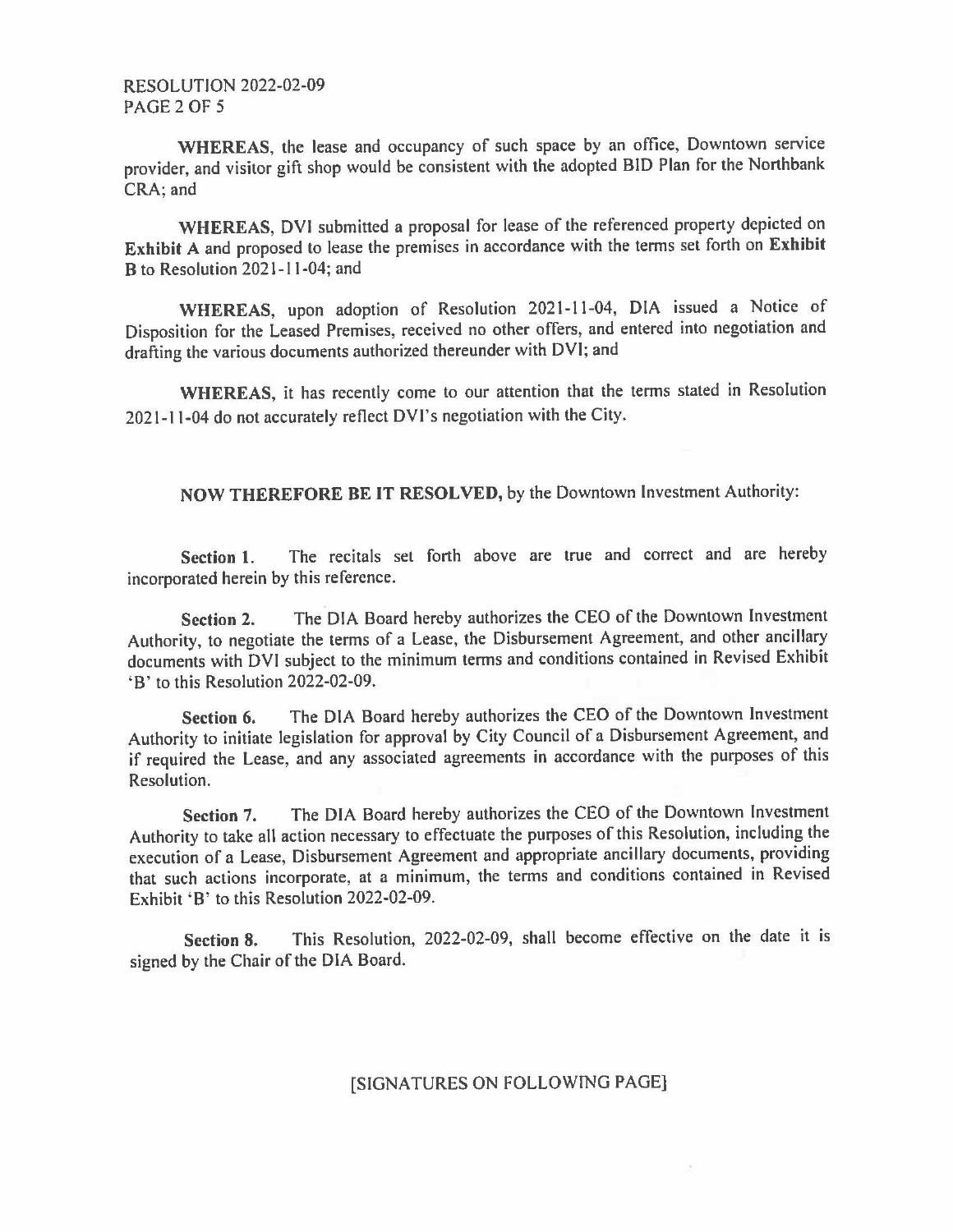RESOLUTION 2022-02-09 PAGE3 OF *5* 

# WITNESS: **DOWNTOWN INVESTMENT AUTHORITY**

Xyanner L

Braxton Gillam W, Esq., Chairman

 $\frac{11}{2} \rightarrow \infty$ 

 $2/23/$ Date

VOTE: In Favor:  $\rightarrow$  Opposed: 0 Abstained: 0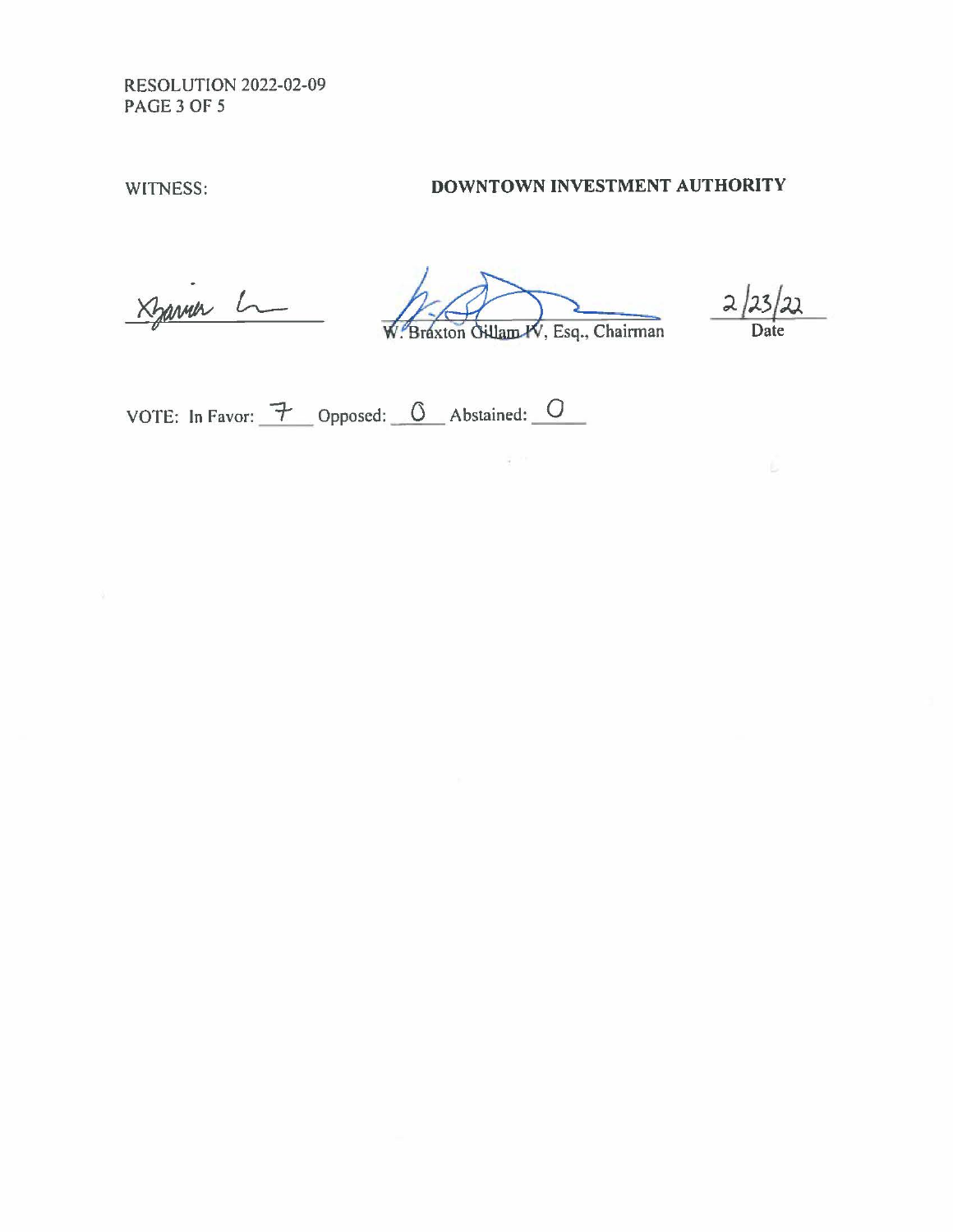## **RESOLUTION 2022-02-09 PAGE 4 OF 5**

## **Exhibit A to Resolution 2022-02-09 Leased Property**

# 20,660 square feet as depicted below